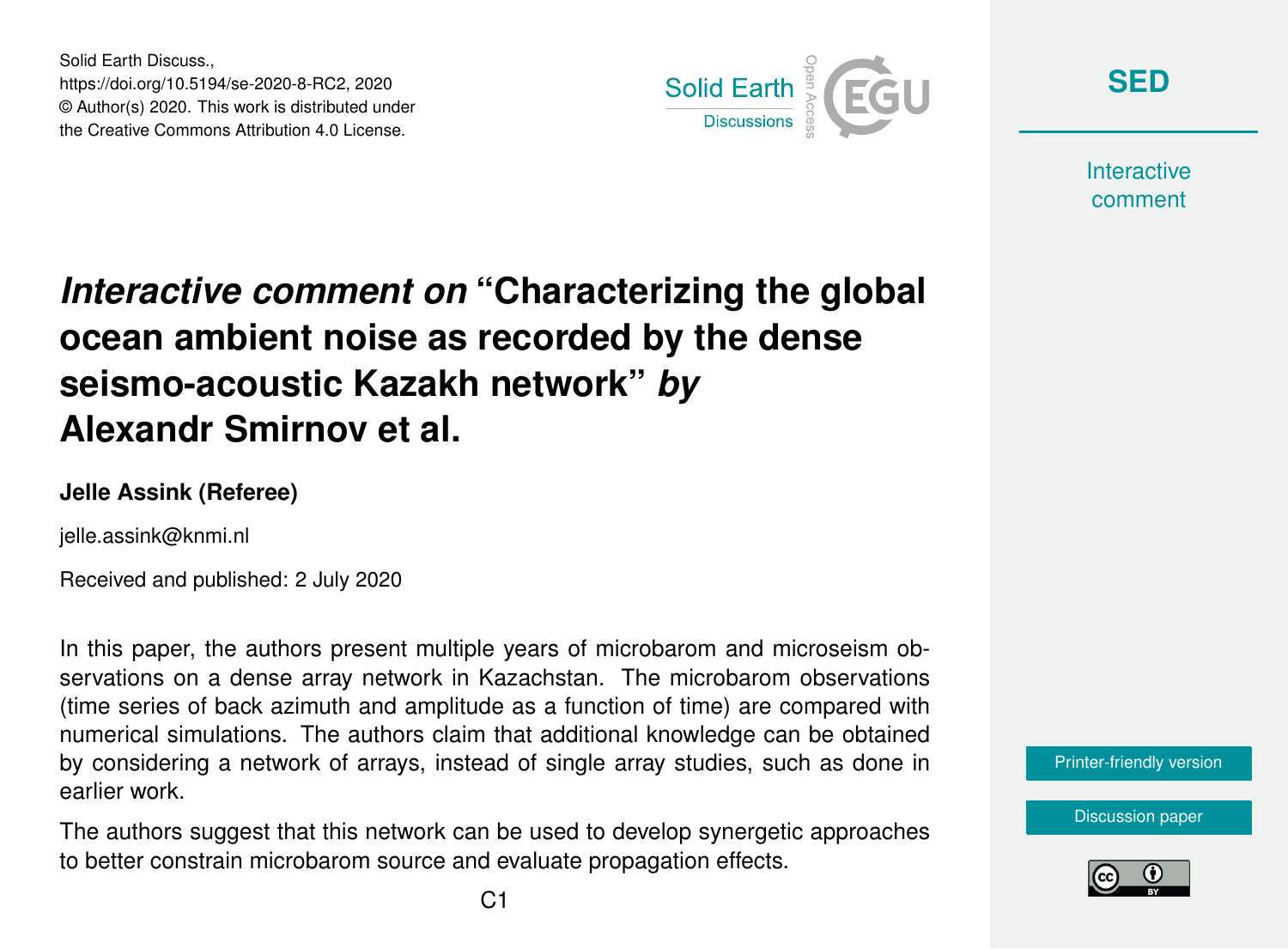I much like the approach that the authors take in this study and I believe that this paper would be a great addition to the scientific literature. However, before acceptance there are several issues that should be resolved by the authors. Therefore, I would like to recommend a major revision. In particular, I would like the authors to consider the following critiques:

1. I missed in the abstract and introduction some discussion on the novelty of this study: e.g. what the added value is of a characterisation with seismic and acoustic arrays that are part of a dense network. In the conclusion, the authors claim that analyzing multiyear archives of continuous recordings yields additional information about the spatial and temporal variability of the ambient noise originating from two hemispheres. This is an interesting aspect, but in my opinion the manuscript does not provide sufficient evidence for that.

2. A shortcoming is the lack of microseism predictions. Certainly since these simulations can be produced by the same model. Please add these to a revised manuscript.

3. I also missed a more direct comparison of microseism and microbarom observations, e.g. MKIAR/MKAR and KURIS/Kurchatov

3. Some figures are missing where others are superfluous. In particular, I consider that Figures 1, 2, 4 and 5 could be combined in one single figure. I missed figures that (1) show a map of the distribution and characteristics (amplitude/dominant frequency) of microbarom and microseism sources that are considered in this study (also from the southern hemisphere?) and (2) spectral characteristics of the observations, i.e. Probability Density Functions of the Power Spectral Densities for winter and summer months, for all arrays considered.

4. I would like the authors to address spelling and grammatical errors. I have included a few suggestions and have included a rephrasing occasionally.

5. I would like the authors to discuss the shortcomings in the current method (data

**Interactive** comment

[Printer-friendly version](https://se.copernicus.org/preprints/se-2020-8/se-2020-8-RC2-print.pdf)

[Discussion paper](https://se.copernicus.org/preprints/se-2020-8)